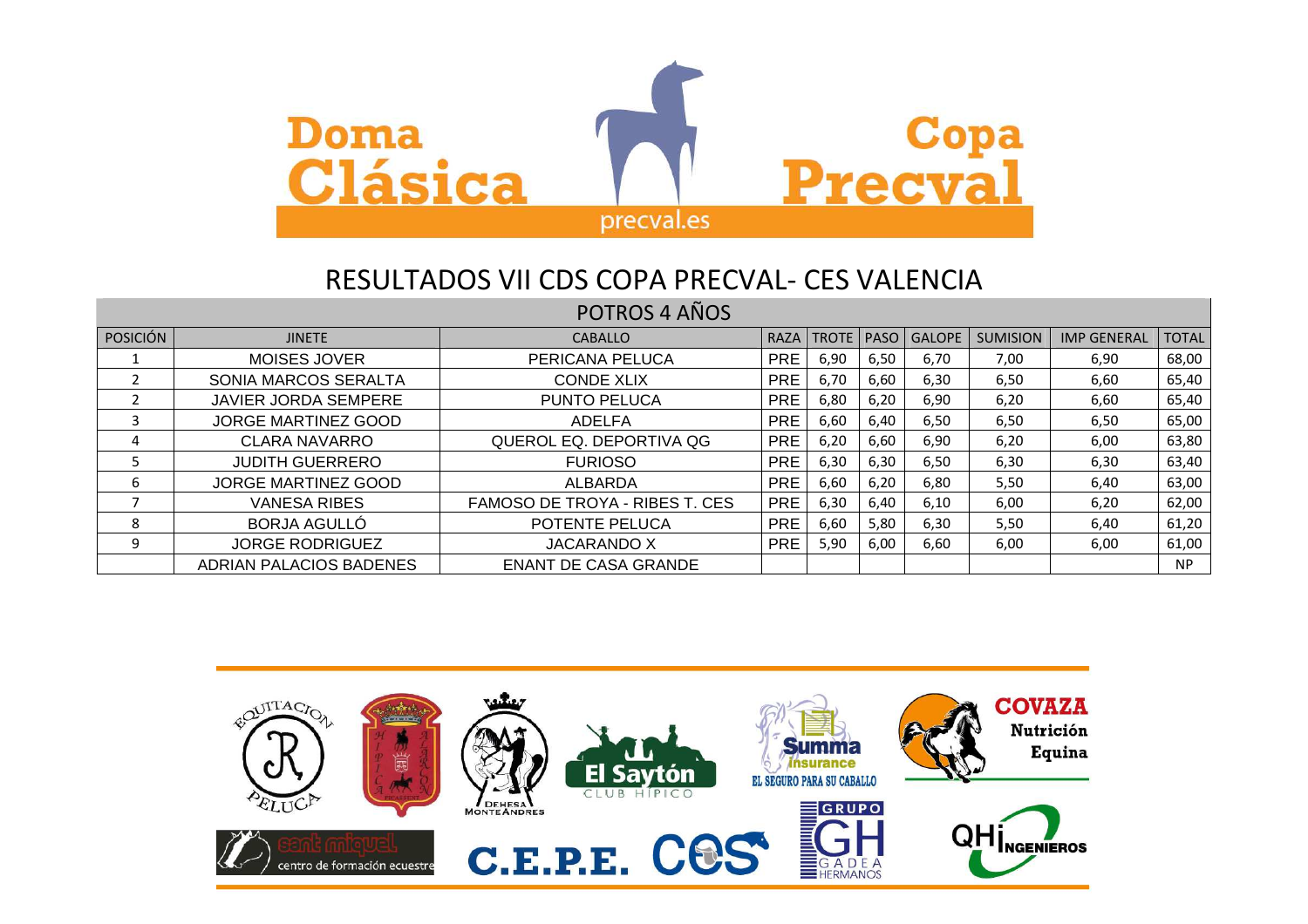

|                 | <b>POTROS 5 AÑOS</b>                                     |                        |            |      |      |               |                 |                    |              |  |
|-----------------|----------------------------------------------------------|------------------------|------------|------|------|---------------|-----------------|--------------------|--------------|--|
| <b>POSICIÓN</b> | RAZA   TROTE   PASO  <br><b>JINETE</b><br><b>CABALLO</b> |                        |            |      |      | <b>GALOPE</b> | <b>SUMISION</b> | <b>IMP GENERAL</b> | <b>TOTAL</b> |  |
|                 | <b>JUAN JOSE RUIZ GARRIDO</b>                            | ZAGAL CEPE             | <b>PRE</b> | 6,60 | 6,80 | 6,80          | 7,00            | 6,90               | 68,20        |  |
|                 | <b>JAVIER JORDA SEMPERE</b>                              | <b>CLINTON</b>         | <b>PRE</b> | 6,70 | 6,40 | 6,70          | 6,70            | 6,80               | 66,60        |  |
|                 | <b>EDUARDO PUENTE</b>                                    | MIRÓN EQ. DEPORTIVA QG | <b>PRE</b> | 6,50 | 6,60 | 6,50          | 6,00            | 6,30               | 63,80        |  |
|                 | LUIS PASTOR                                              | <b>BANDARRA II</b>     | <b>PRE</b> | 6,30 | 6,00 | 6,40          | 6,50            | 6,20               | 62,80        |  |

| POTROS 6 AÑOS   |                 |                   |             |              |             |               |                 |                    |              |
|-----------------|-----------------|-------------------|-------------|--------------|-------------|---------------|-----------------|--------------------|--------------|
| <b>POSICIÓN</b> | <b>JINETE</b>   | <b>CABALLO</b>    | <b>RAZA</b> | <b>TROTE</b> | <b>PASO</b> | <b>GALOPE</b> | <b>SUMISION</b> | <b>IMP GENERAL</b> | <b>TOTAL</b> |
|                 | ROBERTO BELTRÁN | <b>ILUSIONADO</b> | <b>PRE</b>  | 6,80         | 6,70        | 6,60          | 6,40            | 6,70               | 66,40        |

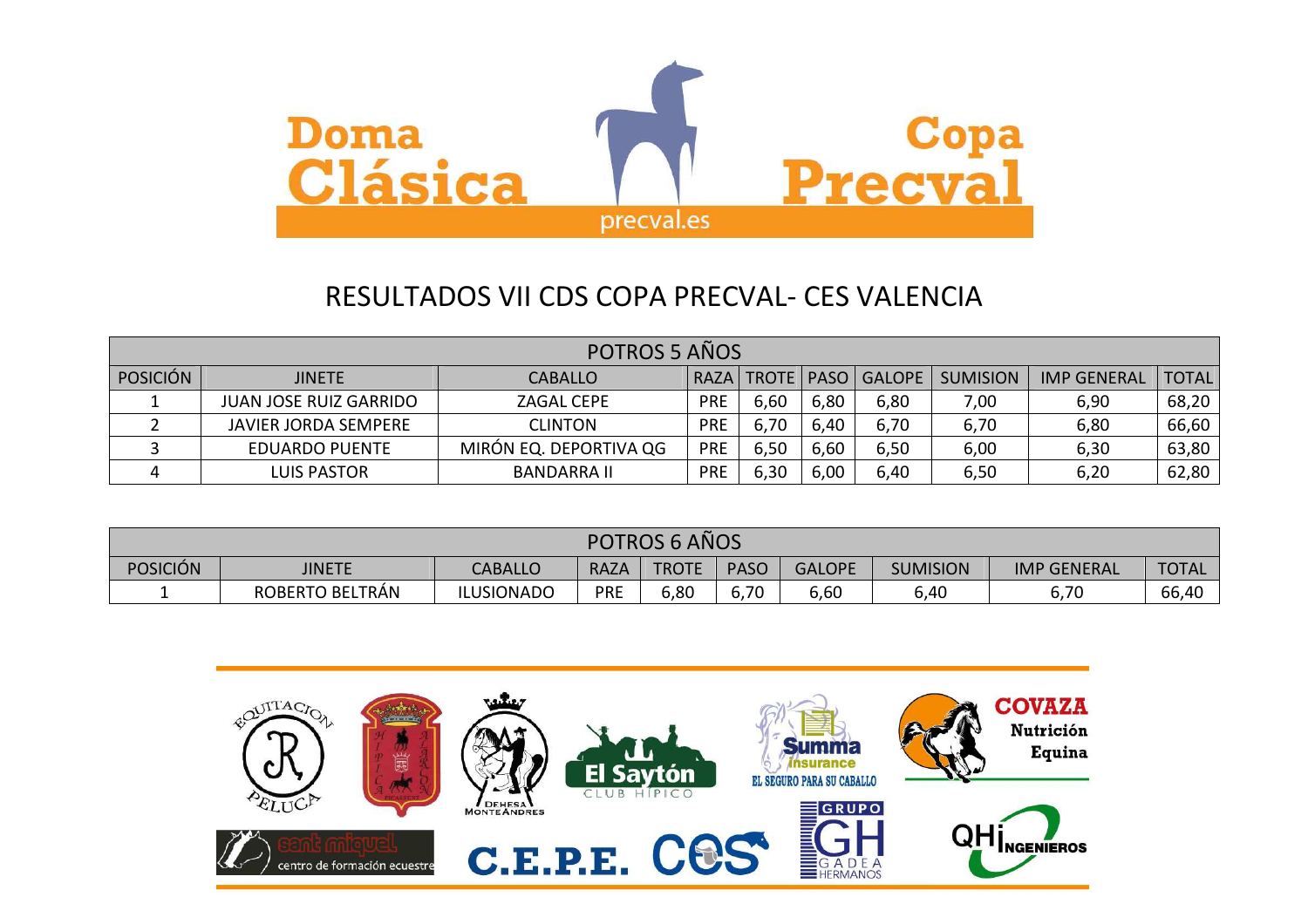

| <b>INFANTILES EQUIPOS MENORES 16 AÑOS</b> |                         |                           |             |                   |                   |              |  |  |  |
|-------------------------------------------|-------------------------|---------------------------|-------------|-------------------|-------------------|--------------|--|--|--|
| <b>POSICION</b>                           | <b>JINETE</b>           | <b>CABALLO</b>            | <b>RAZA</b> | JUEZ <sub>1</sub> | JUEZ <sub>2</sub> | <b>TOTAL</b> |  |  |  |
|                                           | MARIA PARRAS GARCÍA     | CAMARON                   |             | 65,86             | 59,66             | 62,76        |  |  |  |
|                                           | <b>BERNAT ESTELA</b>    | ZAPATERO EQ. DEPORTIVA QG | <b>PRE</b>  | 62,07             | 61,38             | 61,73        |  |  |  |
| 3.                                        | OSCAR BELTRÁN MARTÍN    | <b>JUPITER HG</b>         | <b>PRE</b>  | 61,9              | 61,38             | 61,64        |  |  |  |
| 4                                         | MARIA PARRAS GARCÍA     | <b>LICENCIADO</b>         | <b>PRE</b>  | 62,6              | 60                | 61,30        |  |  |  |
|                                           | MAR MARTINEZ FERRANDIZ  | ANDALUCIA                 | <b>PRE</b>  | 61,03             | 60                | 60,52        |  |  |  |
| 6                                         | <b>EVA RIPOLL</b>       | <b>DORMILON</b>           | <b>PRE</b>  | 58,79             | 60                | 59,40        |  |  |  |
|                                           | ANDREA MARTINEZ CUBELLS | <b>HENO M</b>             | <b>PRE</b>  | 58,28             | 52,41             | 55,35        |  |  |  |

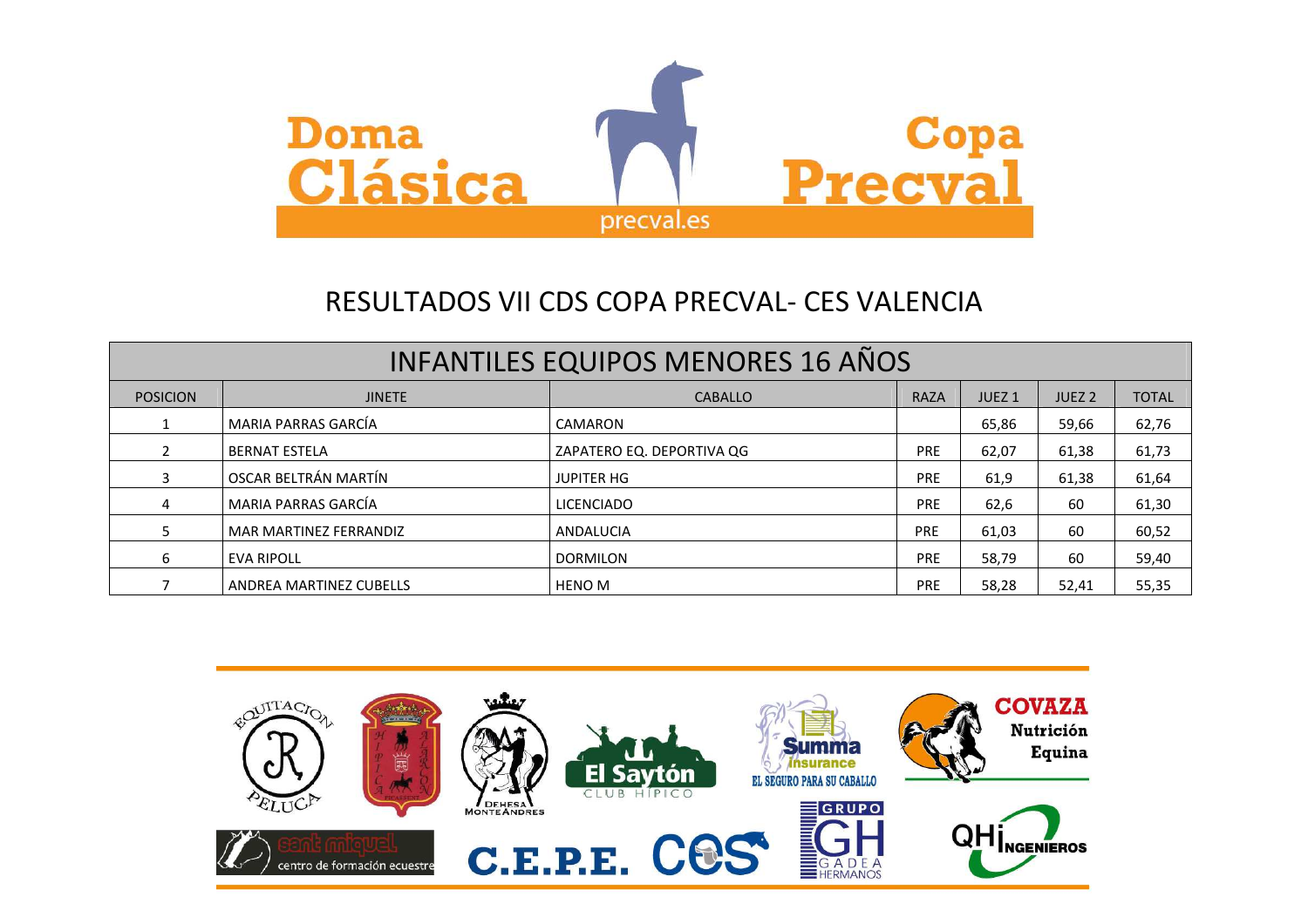

| <b>INFANTILES EQUIPOS MAYORES 16 AÑOS</b> |                           |                    |             |                   |                   |              |  |  |  |  |
|-------------------------------------------|---------------------------|--------------------|-------------|-------------------|-------------------|--------------|--|--|--|--|
| <b>POSICION</b>                           | <b>JINETE</b>             | <b>CABALLO</b>     | <b>RAZA</b> | JUEZ <sub>1</sub> | JUEZ <sub>2</sub> | <b>TOTAL</b> |  |  |  |  |
|                                           | ANNA PEIRÓ                | ANDO-RIBES T. CES  |             | 66,38             | 62,24             | 64,31        |  |  |  |  |
| $\mathcal{P}$                             | ANDREA MORENO AROCA       | <b>TORITO CEPE</b> | <b>PRE</b>  | 65,52             | 62,59             | 64,06        |  |  |  |  |
| 3                                         | <b>SERGIO TRENZANO</b>    | CIRO VIII          | <b>PRE</b>  | 66,21             | 61,03             | 63,62        |  |  |  |  |
| 4                                         | <b>IVAN FERRER GARCIA</b> | ROSSINI EL MAS     |             | 65,86             | 60,34             | 63,10        |  |  |  |  |

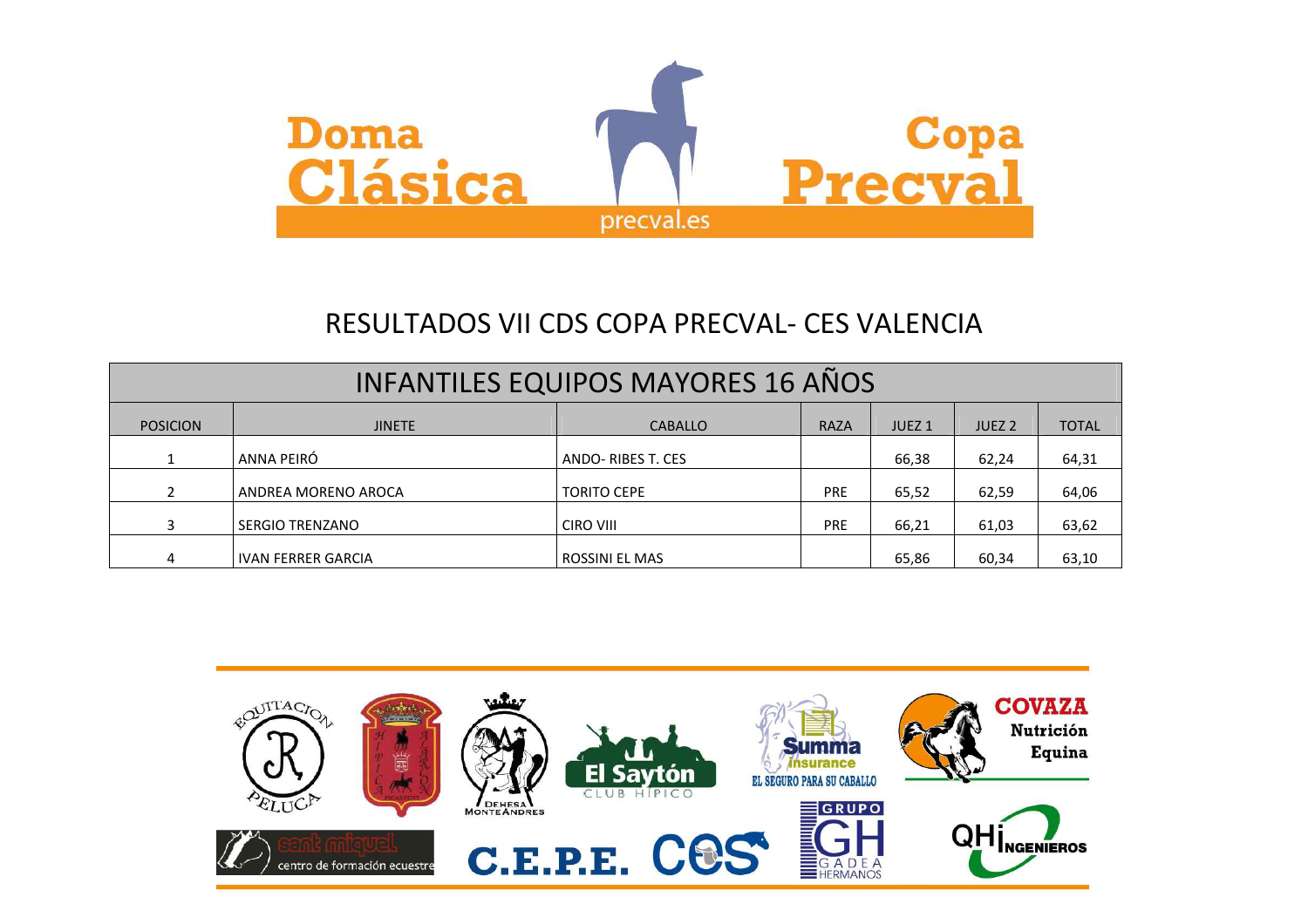

| <b>BENJAMINES</b> |                               |         |                   |                   |              |  |  |  |  |
|-------------------|-------------------------------|---------|-------------------|-------------------|--------------|--|--|--|--|
| <b>JINETE</b>     | <b>CABALLO</b>                | RAZA    | JUEZ <sub>1</sub> | JUEZ <sub>2</sub> | <b>TOTAL</b> |  |  |  |  |
|                   |                               |         |                   |                   | 65,47        |  |  |  |  |
|                   | <b>JUAN JOSE RUIZ ESTEBAN</b> | AXO CPE |                   | 65,94             | 65           |  |  |  |  |

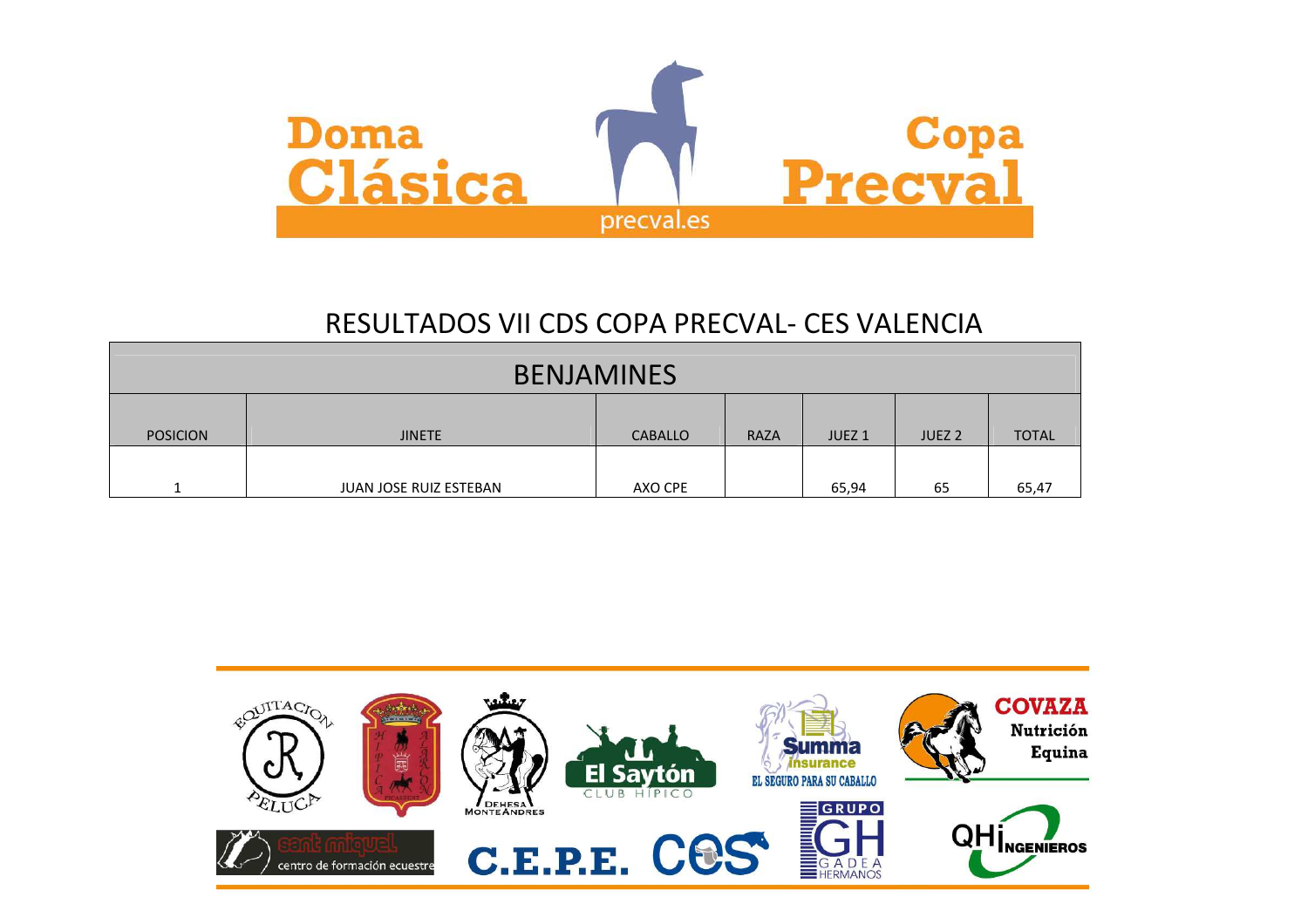

|                   | <b>JUVENILES EQUIPOS</b>           |                             |             |                   |                   |              |  |  |  |  |  |
|-------------------|------------------------------------|-----------------------------|-------------|-------------------|-------------------|--------------|--|--|--|--|--|
| <b>POSICION</b>   | <b>JINETE</b>                      | <b>CABALLO</b>              | <b>RAZA</b> | JUEZ <sub>1</sub> | JUEZ <sub>2</sub> | <b>TOTAL</b> |  |  |  |  |  |
| 1                 | NOELIA CAMAÑES                     | VAN GOGH DMA                |             | 68,78             | 69,59             | 69,19        |  |  |  |  |  |
| 2                 | LUCIA DOMENECH                     | ZOE DMA                     |             | 66,35             | 68,38             | 67,37        |  |  |  |  |  |
| 3                 | <b>LUCY WALKER</b>                 | <b>UROGALLO CEPE</b>        | <b>PRE</b>  | 65,41             | 66,49             | 65,95        |  |  |  |  |  |
| 4                 | JORGE MARTINEZ GOOD                | PRIMERO DE GOOD             | <b>PRE</b>  | 66,22             | 65,54             | 65,88        |  |  |  |  |  |
| 5.                | ANDREA LAKHANI                     | <b>FLEMING DMA</b>          |             | 65,41             | 65,48             | 65,45        |  |  |  |  |  |
| 6                 | <b>ABEL EDO FERRER</b>             | <b>HINOLT</b>               |             | 64,86             | 65,41             | 65,14        |  |  |  |  |  |
| 7                 | BORJA AGULLÓ                       | NAVAJO PELUCA               |             | 63,38             | 66,08             | 64,73        |  |  |  |  |  |
| 8                 | ALEJANDRA PEIRATS                  | <b>WOUTER- RIBES T. CES</b> |             | 63,11             | 65,14             | 64,13        |  |  |  |  |  |
| 9                 | <b>JUAN JOSE BALLESTER SANCHIS</b> | <b>LANCELOT CEPE</b>        |             | 62,7              | 63,51             | 63,11        |  |  |  |  |  |
| 10                | <b>VICENTE ESTEVE</b>              | PEREGRINO                   | <b>PRE</b>  | 58,65             | 61,49             | 60,07        |  |  |  |  |  |
|                   |                                    |                             |             |                   |                   |              |  |  |  |  |  |
|                   | <b>JURADO</b>                      |                             |             |                   |                   |              |  |  |  |  |  |
| JUEZ <sub>1</sub> | <b>BORO GÓMEZ</b>                  |                             |             |                   |                   |              |  |  |  |  |  |

JUEZ 2 GUILLERMO BLANCO

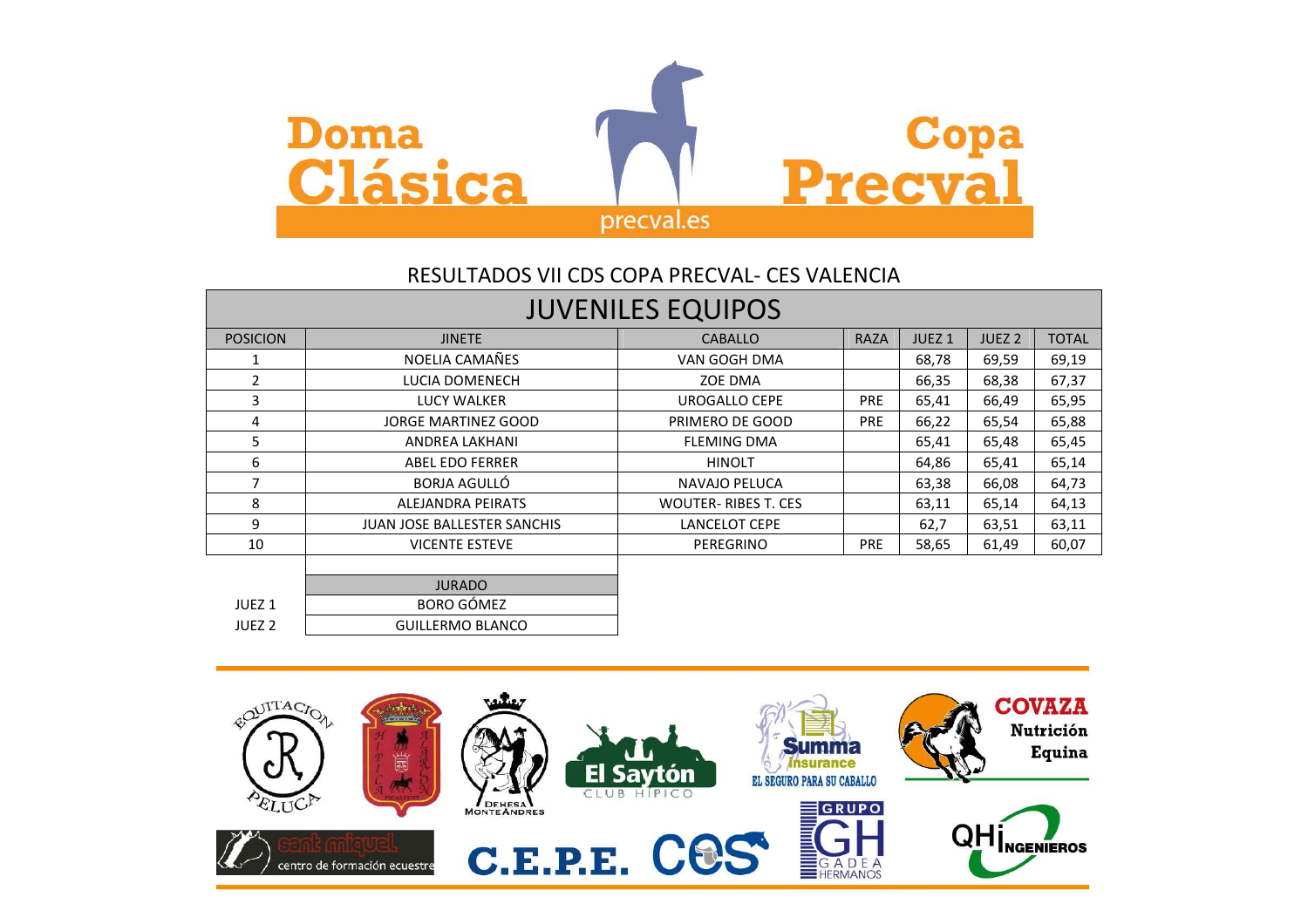

|                 | <b>JUVENILES 0* EQUIPOS</b> |                             |            |                   |                   |              |  |  |  |  |
|-----------------|-----------------------------|-----------------------------|------------|-------------------|-------------------|--------------|--|--|--|--|
| <b>POSICION</b> | <b>JINETE</b>               | <b>CABALLO</b>              | RAZA       | JUEZ <sub>1</sub> | JUEZ <sub>2</sub> | <b>TOTAL</b> |  |  |  |  |
|                 | <b>JOSE GARRIDO</b>         | <b>ORDENADO YEF</b>         | <b>PRE</b> | 66,14             | 65,86             | 66,00        |  |  |  |  |
|                 | CLAUDIA BRACO SANZ          | <b>MACALAN DE LA SAFOR</b>  |            | 66,00             | 63,57             | 64,79        |  |  |  |  |
|                 | ROCIO ESTEBAN GARCÍA        | <b>TORITO CEPE</b>          | <b>PRE</b> | 62,43             | 62,71             | 62,57        |  |  |  |  |
|                 | ANA ALVAREZ                 | CARIÑOSO XCII- RIBES T. CES | <b>PRE</b> | 61,86             | 61,00             | 61,43        |  |  |  |  |
|                 | PABLO PINTO                 | ZAMBRA EQ. DEPORTIVA QG     |            | 58,00             | 58,43             | 58,22        |  |  |  |  |
|                 | <b>JENNIFER DESCALZO</b>    | ROMINA EQ. DEPORTIVA QG     |            |                   |                   | <b>NP</b>    |  |  |  |  |

|                   | <b>JURADO</b>          |
|-------------------|------------------------|
| <b>JUEZ 1</b>     | <b>CARLOS MARTINEZ</b> |
| JUEZ <sub>2</sub> | LOLES BELTRAN          |

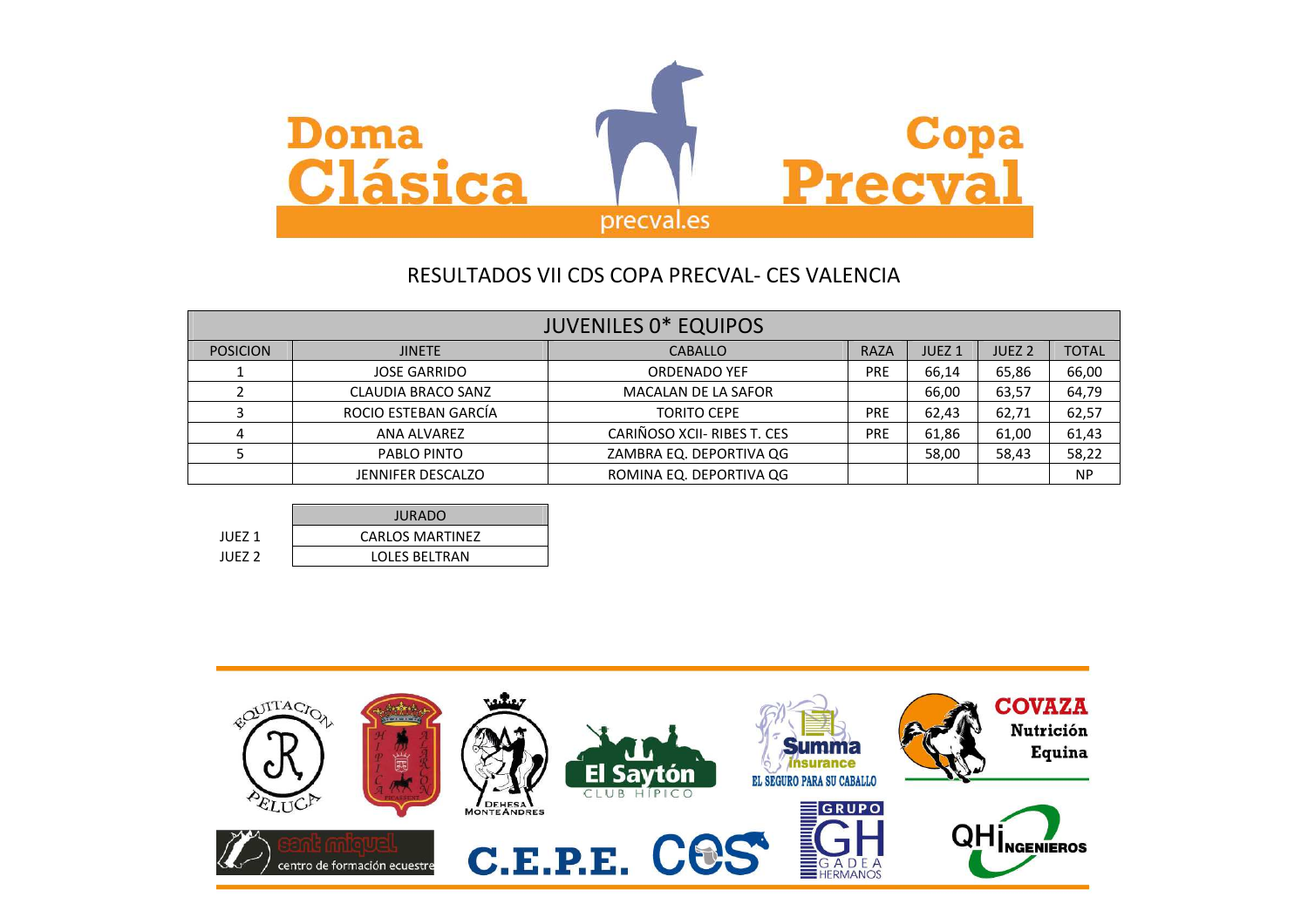

|                   |                           | ALEVINES EQUIPOS MENORES 14 AÑOS |             |                   |                   |              |
|-------------------|---------------------------|----------------------------------|-------------|-------------------|-------------------|--------------|
| <b>POSICION</b>   | <b>JINETE</b>             | <b>CABALLO</b>                   | <b>RAZA</b> | JUEZ <sub>1</sub> | JUEZ <sub>2</sub> | <b>TOTAL</b> |
| 1                 | CLAUDIA LEONI CAYUELA     | <b>VENCEDOR DEL BOSQUE</b>       | <b>PRE</b>  | 66,36             | 68,18             | 67,27        |
| $\overline{2}$    | LUCIA BORREDA             | CAMELOT-RIBES T. CES             |             | 64,09             | 66,97             | 65,53        |
| 3                 | NEREA DE LLAGO ADRIÁN     | <b>DARDO</b>                     |             | 65                | 65,15             | 65,08        |
| 4                 | <b>LARA CASTELL</b>       | <b>BOBY EQ. DEPORTIVA QG</b>     |             | 61,67             | 66,97             | 64,32        |
| 5                 | <b>CAROLINA GINER</b>     | <b>ESPONTANEO-RIBES T. CES</b>   | <b>PRE</b>  | 65                | 59,7              | 62,35        |
| 6                 | LUCIA SANCHEZ GOMIS       | <b>ROMEO</b>                     |             | 61,82             | 62,27             | 62,05        |
| 7                 | JUNE ALBIÑANA GARCIA      | DANDY DMA                        |             | 59,7              | 61,21             | 60,46        |
| 8                 | <b>LLIRIS GOMEZ FERRI</b> | CAMARON DE LA CARRASCA           | <b>PRE</b>  | 61,67             | 58,94             | 60,31        |
| 9                 | <b>CRISTINA PEIRATS</b>   | <b>CHARLY-RIBES T. CES</b>       |             | 60                | 59,85             | 59,93        |
| 10                | CLAUDIA LLEDÓ ROS         | <b>RECECHO</b>                   | <b>PRE</b>  | 57,58             | 61,67             | 59,63        |
| 11                | <b>MARIA SANJENARO</b>    | <b>BANDOLERO</b>                 | <b>PRE</b>  | 56,67             | 57,12             | 56,90        |
| 12                | <b>MARCELA MELIS</b>      | <b>GALO DMA</b>                  |             |                   |                   | <b>NP</b>    |
|                   | <b>JURADO</b>             |                                  |             |                   |                   |              |
| JUEZ <sub>1</sub> | SALVADOR GOMEZ            |                                  |             |                   |                   |              |
| JUEZ <sub>2</sub> | <b>CARLOS MARTINEZ</b>    |                                  |             |                   |                   |              |

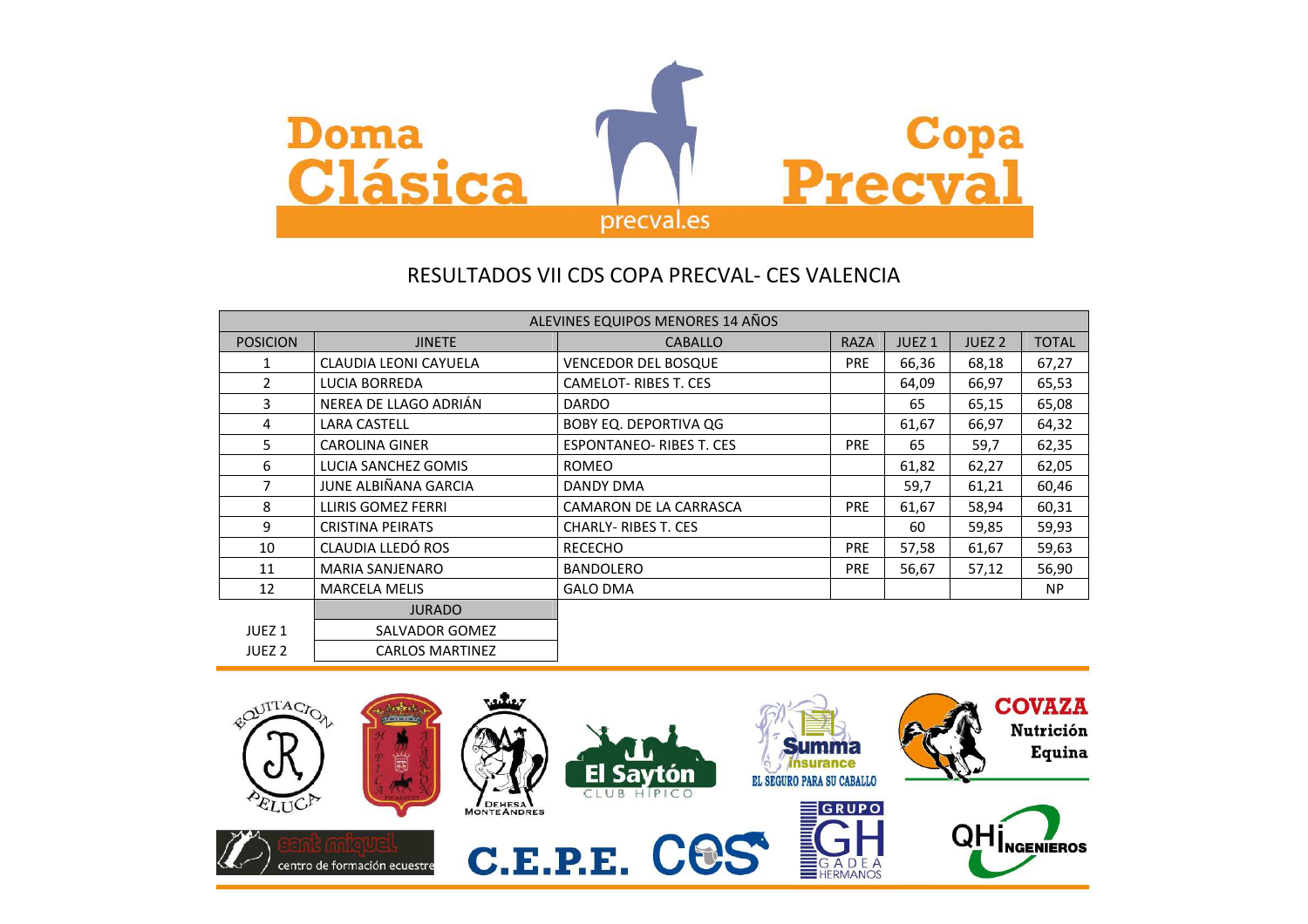

|                 | ALEVINES EQUIPOS MAYORES 14 AÑOS |                               |             |                   |                   |              |  |  |  |  |  |
|-----------------|----------------------------------|-------------------------------|-------------|-------------------|-------------------|--------------|--|--|--|--|--|
| <b>POSICION</b> | <b>JINETE</b>                    | <b>CABALLO</b>                | <b>RAZA</b> | JUEZ <sub>1</sub> | JUEZ <sub>2</sub> | <b>TOTAL</b> |  |  |  |  |  |
| 1               | <b>CHRISTIAN BAYARRI</b>         | RODILLO CM-RIBES T. CES       | <b>PRE</b>  | 63,48             | 68,33             | 65,91        |  |  |  |  |  |
| $\overline{2}$  | SARA ALCARAZ                     | LEYENDA DEL BOSQUE            |             | 66,06             | 63,94             | 65,00        |  |  |  |  |  |
| 3               | <b>GEMMA ARAS DURÁ</b>           | MAYORAL                       |             | 63,79             | 64,85             | 64,32        |  |  |  |  |  |
| 4               | <b>MIREIA SALORT ROGER</b>       | <b>OPERA ARB-RIBES T. CES</b> | <b>PRE</b>  | 62,27             | 63,94             | 63,11        |  |  |  |  |  |
| 5.              | <b>CRISTINA JUAN TISSEN</b>      | SEÑORITO DEL BOSQUE           |             | 62,73             | 62,27             | 62,50        |  |  |  |  |  |
| 6               | <b>VICENTE MORELL AMAT</b>       | TAPÓN LA GRANJA               | <b>PRE</b>  | 59,85             | 56,82             | 58,34        |  |  |  |  |  |
|                 | RAUL CORBALAN                    | SIRIO EQ. DEPORTIVA QG        | <b>PRE</b>  | 56,36             | 58,33             | 57,35        |  |  |  |  |  |
|                 | SANDRA SANCHO                    | PICA PICA EQ. DEPORTIVA QG    | <b>PRE</b>  |                   |                   | <b>NP</b>    |  |  |  |  |  |

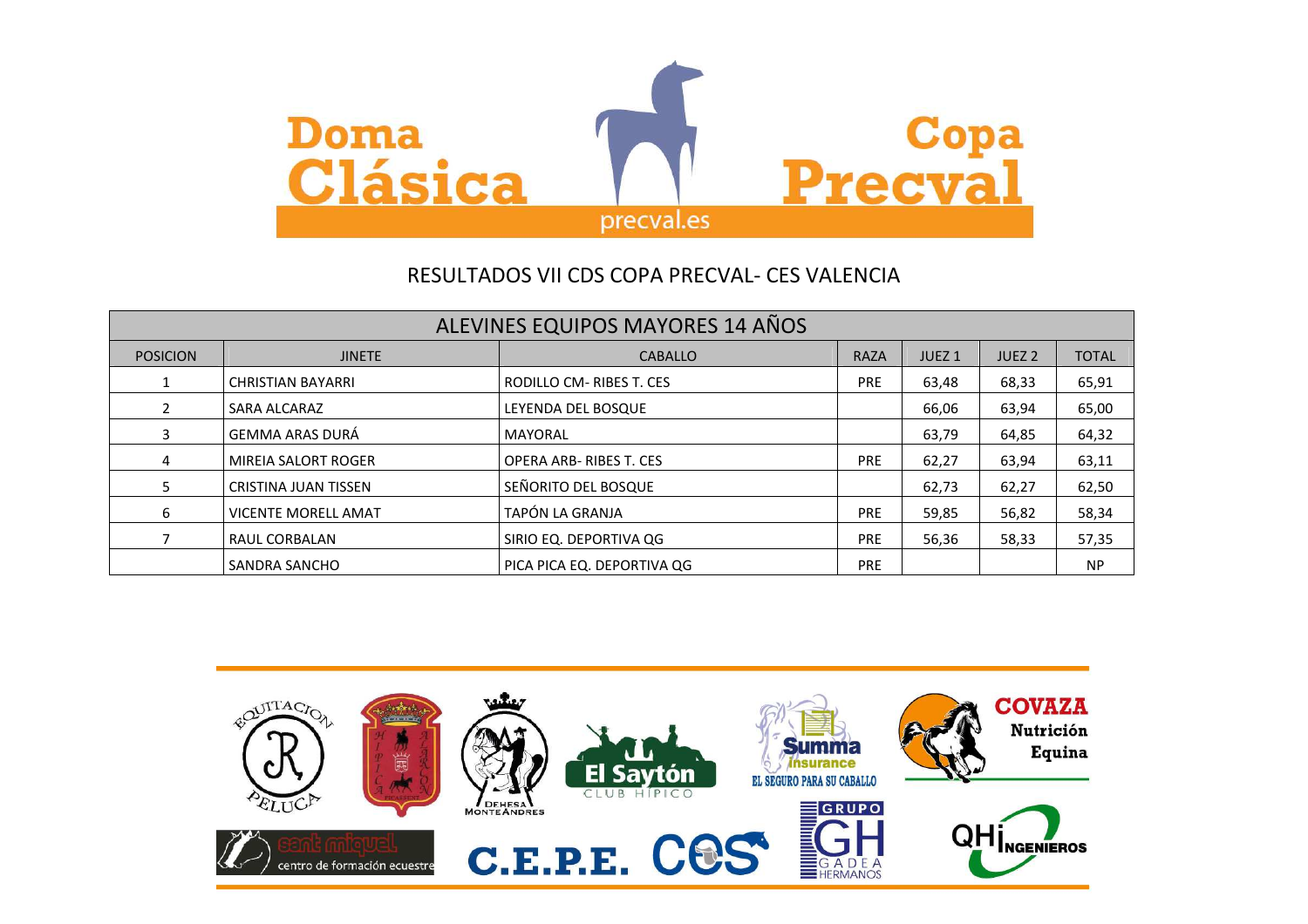

|                   |                           | <b>SAN JORGE</b>              |             |                   |                   |                   |              |
|-------------------|---------------------------|-------------------------------|-------------|-------------------|-------------------|-------------------|--------------|
| <b>POSICION</b>   | <b>JINETE</b>             | <b>CABALLO</b>                | <b>RAZA</b> | JUEZ <sub>1</sub> | JUEZ <sub>2</sub> | JUEZ <sub>3</sub> | <b>TOTAL</b> |
| 1                 | <b>BRUNO CAMILO</b>       | ALDEBARAN DMA                 |             | 68,42             | 66,97             | 69,74             | 68,38        |
| $\overline{2}$    | <b>VANESA RIBES</b>       | CARIÑOSO LXXVII- RIBES T. CES | <b>PRE</b>  | 66,45             | 69,47             | 68,95             | 68,29        |
| 3                 | DANIEL ROMAN VALDERAS     | <b>EMMA DMA</b>               |             | 67,37             | 66,71             | 69,87             | 67,98        |
| 4                 | ROBERTO BELTRAN           | DIRIGIBEL EQ. DEPORTIVA QG    |             | 65,79             | 67,37             | 68,29             | 67,15        |
| 5                 | PEPE GIRBÉS               | DOMENIC EQ. DEPORTIVA QG      |             | 63,16             | 65,13             | 67,11             | 65,13        |
| 6                 | JUAN JOSE RUIZ GARRIDO    | <b>MATADOR CEPE</b>           |             | 58,95             | 67,50             | 68,03             | 64,83        |
| 7                 | MIGUEL ANGEL PEREZ GARCIA | ROJIN LA GRANJA               |             | 61,32             | 66,18             | 66,84             | 64,78        |
| 8                 | <b>NURIA HERRERO</b>      | MALAGUEÑO DMA                 |             | 61,45             | 64,61             | 65,66             | 63,91        |
|                   | <b>LAURA TORRES</b>       | FLY TO HEAVEN- RIBES T. CES   |             |                   |                   |                   | NP           |
|                   |                           |                               |             |                   |                   |                   |              |
|                   |                           |                               |             |                   |                   |                   |              |
|                   | <b>JURADO</b>             |                               |             |                   |                   |                   |              |
| JUEZ <sub>1</sub> | <b>CARLOS MARTINEZ</b>    |                               |             |                   |                   |                   |              |
| JUEZ <sub>2</sub> | SALVADOR GOMEZ            |                               |             |                   |                   |                   |              |
| JUEZ <sub>3</sub> | <b>GUILLERMO BLANCO</b>   |                               |             |                   |                   |                   |              |

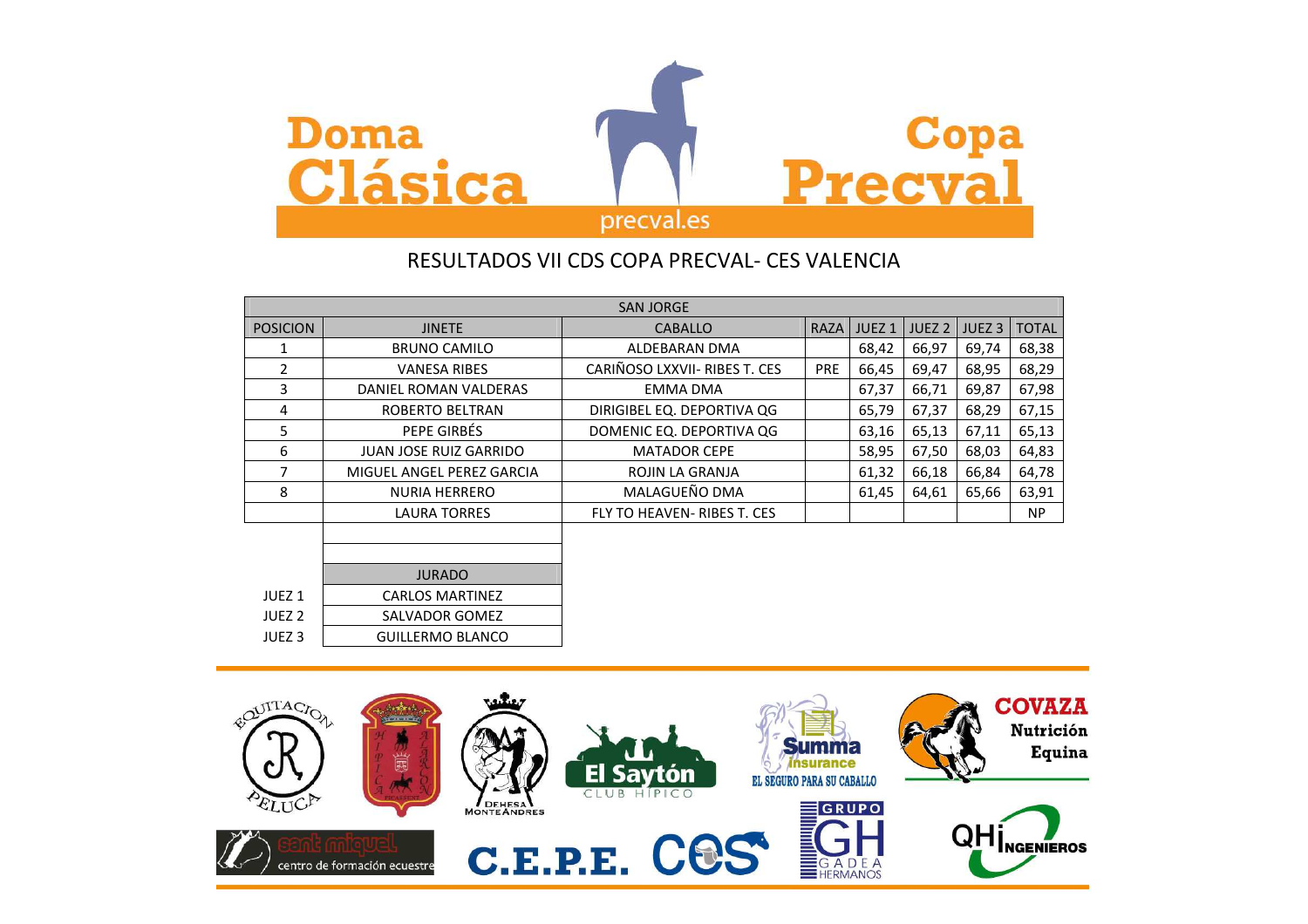

| AP              |                            |                            |             |                |                |                |     |              |
|-----------------|----------------------------|----------------------------|-------------|----------------|----------------|----------------|-----|--------------|
| <b>POSICION</b> | <b>JINETE</b>              | <b>CABALLO</b>             | <b>RAZA</b> | PRESEN.        | <b>TRAZADO</b> | <b>AYUDAS</b>  | AP  | <b>TOTAL</b> |
| $\mathbf{1}$    | <b>INES LAPEÑA</b>         | SANT MIQUEL CAMP DORÁ      |             | 8              | 8              | 8              | 8   | 80,00        |
| $\overline{2}$  | ALBA MORA MORELL           | SANT MIQUEL ASHA           |             | 8              | 8              | 7,5            | 8   | 78,50        |
| 3               | MERITXELL BARBERÁ MIRALLES | PRINCIPE QG DEVESA GARDENS | <b>PRE</b>  | 7,2            | 7,5            | 7,5            | 7   | 72,70        |
| 4               | <b>BLANCA COLL BONILLO</b> | <b>COPITO DE LA SAFOR</b>  |             | $\overline{7}$ | 7,5            | 7,5            | 7   | 72,50        |
| 5               | MARIA RUIZ BORDERÍA        | JUPITER QG DEVESA GARDENS  | PRE         | $\overline{7}$ | 7,3            | 7,2            | 7,2 | 72,00        |
| 6               | NOA ALBIÑANA               | <b>DANDY DMA</b>           |             | $\overline{7}$ | 6,8            | 7,5            | 7,2 | 71,90        |
| 7               | NATALIA SANCHEZ GOMIS      | <b>FITO</b>                |             | $\overline{7}$ | 7,1            | 6,9            | 7,5 | 71,90        |
| 8               | ANNA MARIA CANTOS          | <b>SANT MIQUEL ASHA</b>    |             | 6,5            | 7,2            | 6,5            | 7,4 | 70,00        |
| 9               | LUCIA BARBERA RAUSELL      | PRINCIPE QG DEVESA GARDENS | <b>PRE</b>  | 7,1            | 6,4            | 7,5            | 6,8 | 69,60        |
| 10              | ALEXIA DE VICENTE LOPEZ    | PRINCIPE QG DEVESA GARDENS | <b>PRE</b>  | $\overline{7}$ | 6,5            | $\overline{7}$ | 7   | 69,00        |
| 11              | <b>BLANCA AGRAMUNT</b>     | <b>SPAGUETTI CES</b>       |             | 6,5            | $\overline{7}$ | 6,7            | 7   | 68,60        |
| 12              | <b>JOSE RAMON HERVAS</b>   | <b>ISLERO</b>              | <b>PRE</b>  | $\overline{7}$ | 6,7            | 6,7            | 6,7 | 67,30        |
| 13              | DIANA OSUNA                | <b>CAMARON DMA</b>         |             | 6,6            | 6,7            | 6,6            | 6,8 | 67,00        |
| 14              | <b>DARIO ALBUIXECH</b>     | <b>ISLERO</b>              | PRE         | $\overline{7}$ | 6,8            | 6,7            | 6,5 | 66,70        |
| 15              | AITANA VINAIXA             | DARDO AM                   | PRE         | 7,5            | 6,5            | 6              | 7   | 66,50        |
| 16              | AIDA MONTESINOS SANJUAN    | <b>VENTERO</b>             | PRE         | 6,5            | 6,8            | 6,8            | 6,5 | 66,50        |
| 17              | <b>MERCEDES CANOVAS</b>    | <b>ZIPI DMA</b>            |             | $\overline{7}$ | 6,5            | 6,7            | 6,6 | 66,50        |
| 18              | <b>CARLA GOIG</b>          | <b>SUGAR CES</b>           |             | 6,9            | 6,9            | 6,4            | 6,4 | 65,50        |
| 19              | <b>BLANCA PALOMARES</b>    | JUPITER QG DEVESA GARDENS  | <b>PRE</b>  | $\overline{7}$ | 6              | 6,8            | 6,5 | 65,40        |
| 20              | <b>ALBERTA ROIG</b>        | <b>MILESIA CES</b>         |             | $\overline{7}$ | 6              | 6,7            | 6,5 | 65,10        |
| 21              | <b>JOVITA CANOVAS</b>      | <b>CAMARON DMA</b>         |             | 6,5            | 6,5            | 6,5            | 6,5 | 65,00        |
| 22              | <b>VIGO ANDUIX</b>         | <b>FAVORITA</b>            | <b>PRE</b>  | 6,4            | 6,4            | 6,4            | 6,5 | 64,40        |
|                 | <b>NATALIA GRAU</b>        | DESTINADO DMA              |             |                |                |                |     | ELIM         |